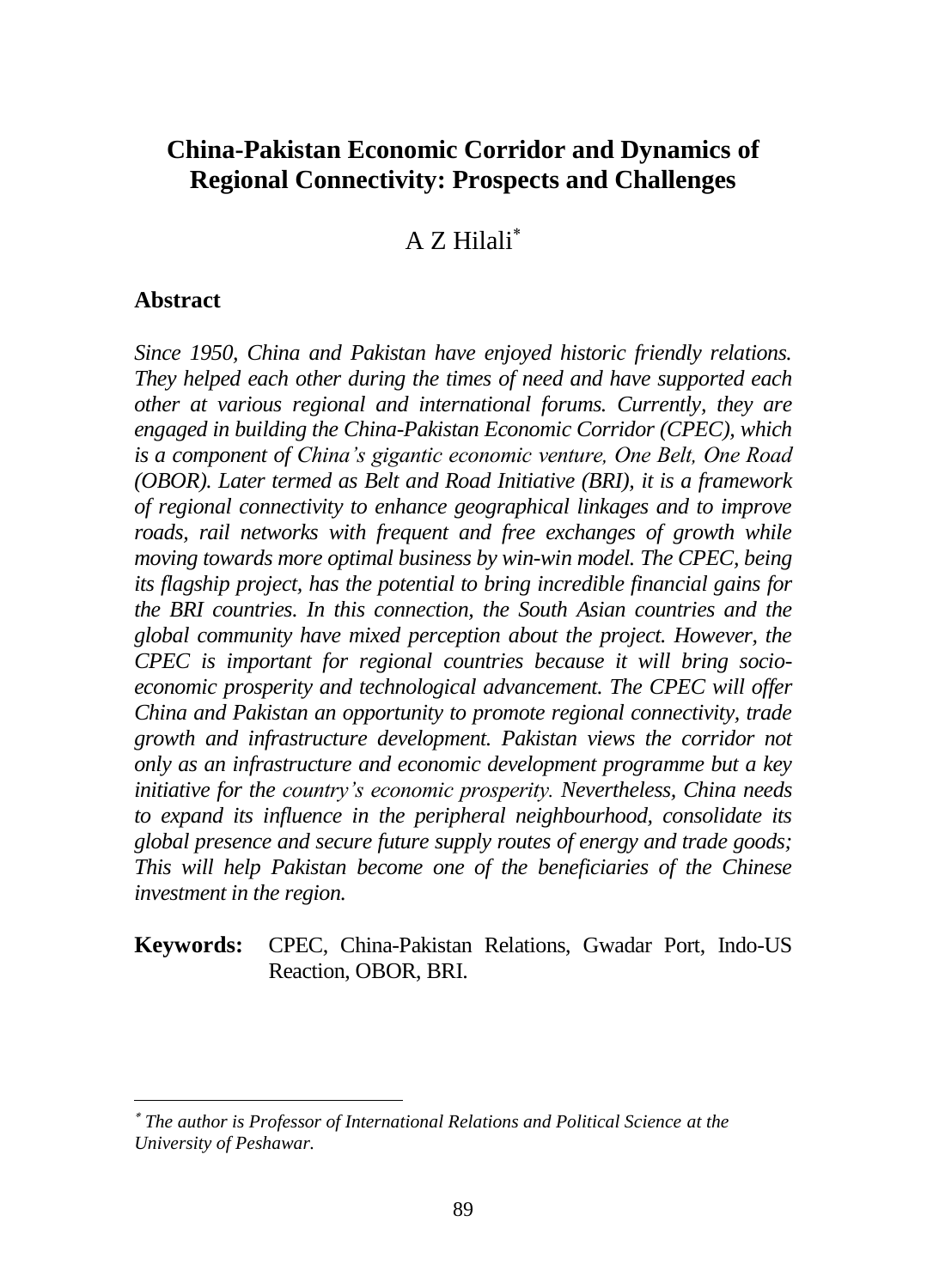#### **Introduction**

Two centuries ago, the iconic French general and dictator, Napoleon Bonaparte, predicted the true potential of China by saying, "China is a sleeping lion in Asia. Let her sleep for when she wakes she will shake the world."<sup>1</sup> Yesterday's words are the reality of today because Beijing has wakened up from its deep slumber as rightly noted by the French President Francois Hollande, "today, the lion has wakened up but it is peaceful, pleasant and civilised."<sup>2</sup> In the same manner, the Chinese President, Xi Jinping, victoriously acknowledged in 2014, that the emergence of modern China is no less than economic flashpoint in the world.<sup>3</sup> As of now, Beijing is in a struggle to continue pragmatic economic diplomacy for the reason to maintain its historical legacy as an Asian power. $\frac{1}{4}$  In the past, the imperial powers dragged China into Opium Wars (1839 and 1856) but the Chinese spirit prevailed and recognised itself as a strong and stable country. So, in the present scenario, it is the only country that has the potential to directly challenge the American global leadership and influence in the world.

China is a remarkable country not only as a swiftly rising market in the world but also as a manufacturing hub for international operations. It has initiated global investment, trade and capital flows in the world and sustaining the desired economic development since the last two decades. Even being the most populous country, its enormous economic growth in per capita income is more than eight per cent a year, which has changed the living standard of its people and converted the country into a global economic power.<sup>5</sup>

Furthermore, the growth of China is concentrated around the fastestgrowing consumer market, heavy industries, technological know-how, manufacturing, agriculture and telecommunication. China's economic growth model has successfully generated adequate employment for skilled

<sup>&</sup>lt;sup>1</sup> Isaac Stone Fish, "Crouching Tiger, Sleeping Giant," *Foreign Policy*, January 1, 2016.

<sup>&</sup>lt;sup>2</sup> Teddy Ng and Andrea Chen, "World has Nothing to Fear from Awakening of Peaceful Lion," *South China Morning Post*, March 28, 2014.

<sup>3</sup> "China's Dream: Investment along the New Silk Road," *News*, April 9, 2014.

<sup>4</sup> Timothy R Heath, "China's Evolving Approach to Economic Diplomacy," *Asia Policy*, no. 22 (July 2016): 157-91 and Shannon Tiezzi, "China Economic Diplomacy: Shaun Rein on the War for China's Wallet," *Diplomat*, December 13, 2017.

<sup>5</sup> "China's Economy Grows 6.7% in 2016," *BBC News*, January 20, 2017.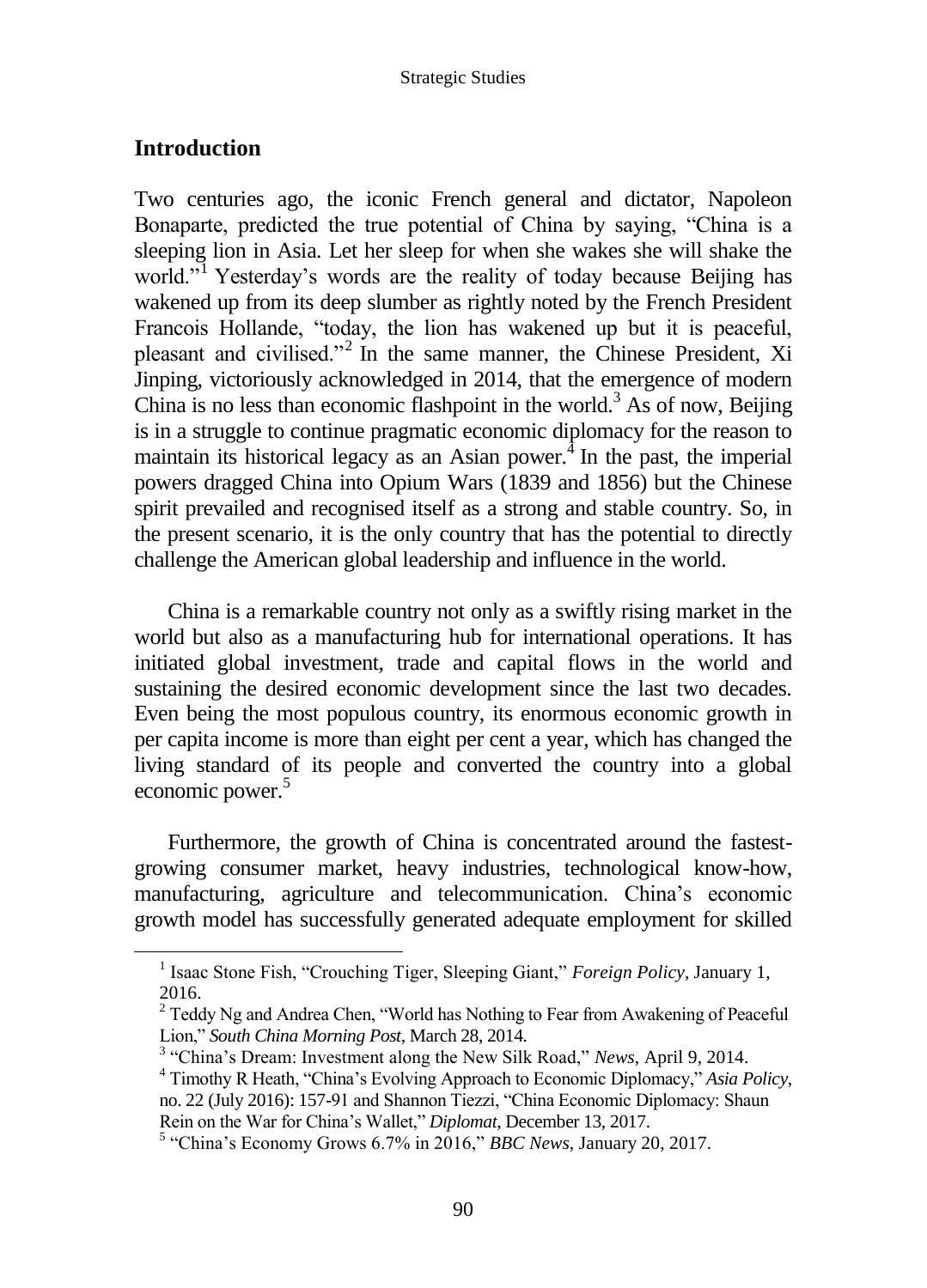labour. The Western countries balanced China's fast development by keeping distance between investment and export; moving toward a more moderate pricing system for land, power and fuel; applying substantial reforms in the financial sector and approving larger exchange rate flexibility. After coming to the power in 1978, Deng Xiaoping decided to introduce "open door policy" to make China 'Asian giant,' which yielded in double-digit growth with around 680 million Chinese lifted out of poverty: a tremendous achievement of economic progress in human history.<sup>6</sup>

By its economic miracles, China's rise seems to have a long-lasting impact on the world. The dawn of the 21st century observed an enormous uprising of China as a universal market leader.<sup>7</sup> The implication of this miracle reverberated across the entire international economy and carried a change in the products markets, patterns of buying and selling, investment strategies, as well as natural resources and the environment.<sup>8</sup>

#### **China's Economic Potentials**

 $\overline{a}$ 

China is the emerging and leading economic power of the world, which is growing at an average of 10 per cent a year, highest in the world. The leading British magazine, *Economist*, predicted that, in the coming years, China has the potential to take over the US as the world's biggest economy with the advantage of the state-of-the-art technology and supplying goods as per the demand of the buyer**.** <sup>9</sup> Moreover, China represents about 30 per cent of the global GDP of US\$23.19 trillion, which exceeds America's GDP, which is US\$19.42 trillion. It has become the global leading trading country, beating the US which is a significant breakthrough for the nation.<sup>10</sup>

<sup>6</sup> Ezra F Vogel, "China under Deng Xiaoping's Leadership," *East Asia Forum,*  Harvard University, September 27, 2011.

<sup>&</sup>lt;sup>7</sup> "China and World Bank: 30 Years of Partnership," World Bank, September 13, 2010,

https://www.worldbank.org/en/news/feature/2010/09/13/china-world-bank-30-yearspartnership and Jonathan Eckart, "8 Things you Need to Know about China's Economy," World Economic Forum, June 23, 2016.

<sup>8</sup> *World Bank: Country Study* (Washington, DC: World Bank Press, 2016), 46-88.

<sup>9</sup> *Economist* (London), July 2016 and March 2018.

<sup>&</sup>lt;sup>10</sup> Katsuhiko Hara and Issaku Harada, "US Overtook China as Top Trading Nation in 2016," *Nikkei Asian Review*, April 13, 2016.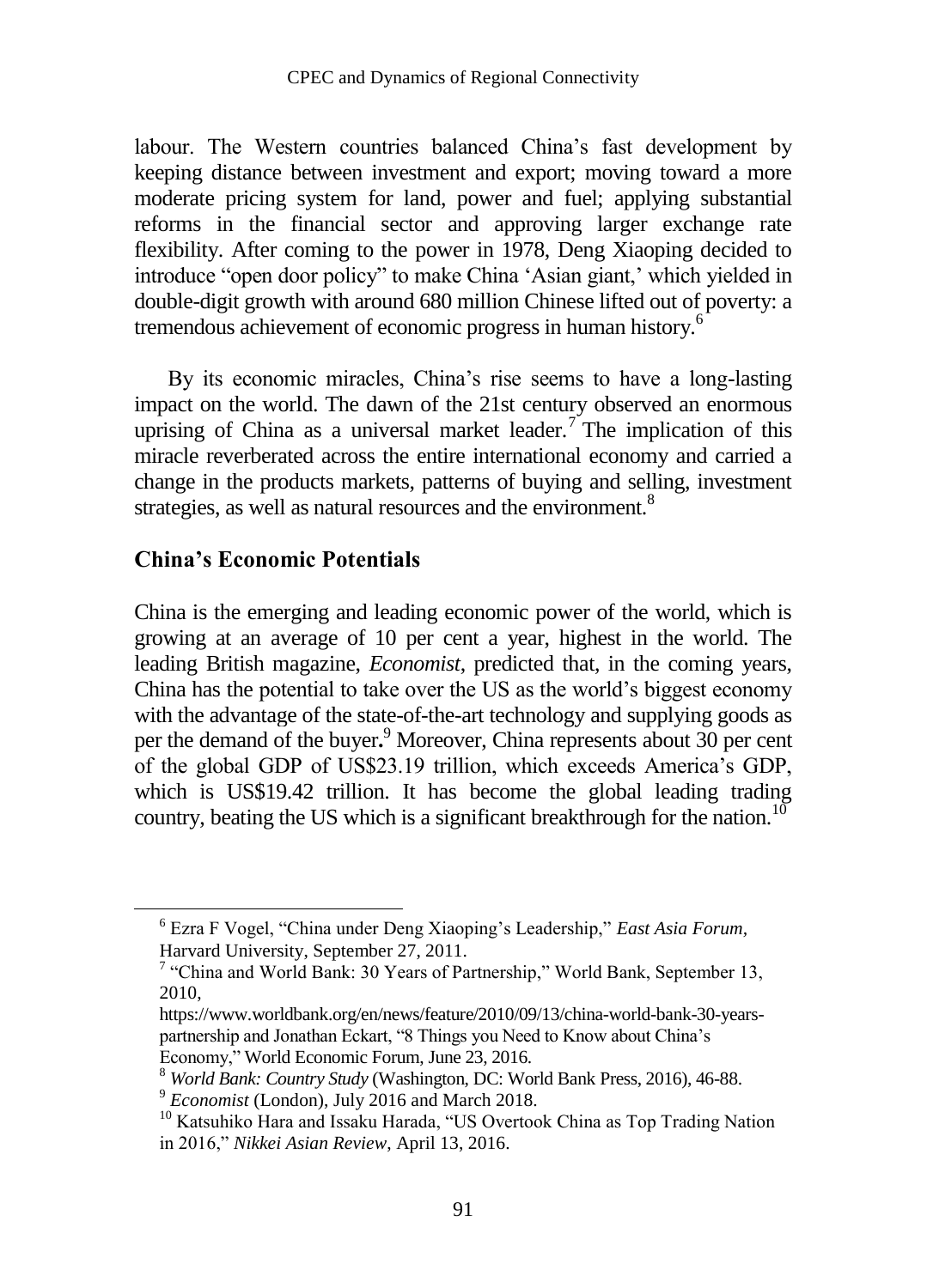Furthermore, China is the world's largest manufacturing economy and has built an unmatched eco-system that enables a continuous process of innovations. The economists have predicted that the 21st century is the Chinese century and the country will be the world's largest economy as compared to Japan and Europe for an unforeseeable time.<sup>11</sup> It is estimated that China's spending on Research and Development (R&D) is more than Japan, India and other developed economies of the world.<sup>12</sup> Therefore, China has announced a 15-year comprehensive science and technology programme in which it aims at upgrading R&D spending first to three per cent of GDP by 2018 and then to 3.5 per cent by 2025.<sup>13</sup>

### **Concept of Belt and Road Initiative**

The China-Pakistan Economic Corridor (CPEC) is a vital component of BRI, which will positively redesign the world economic order beginning with a promoting land-based "Silk Road Economic Belt" and the "Maritime Silk Road." The "Belt" is a global infrastructure network and connectivity development project which will stretch from Xinjiang (China) through the Central Asian Republics (CARs) to Moscow and reaching to Europe. In the same way, the maritime highway will build a chain of ports and coastline infrastructure from South and Southeast Asia to East Africa and the northern Mediterranean Sea.<sup>14</sup> Stretching over about 65 countries, BRI aims at directly associating the investment with Asia, Europe, the Middle East and Africa with a massive logistics and transport network. According to the World Bank report, BRI is a grand opening for investment, as the Chinese are perceived to be spending around US\$40 trillion for global investments.<sup>15</sup> In this connection, under BRI, China will build 56 economic zones in 20 different countries and, in return, will collect nearly billion in shape of tax

<sup>&</sup>lt;sup>11</sup> Reinhilde Veugelers, "China is the World's New Science and Technology Powerhouse," *Bruegel News Letter*, August 30, 2017 and Mengjie, "China's R&D Spending close to Developed Country Level," *Xinhua*, October 10, 2017.

<sup>&</sup>lt;sup>12</sup> S K Shah, *India and China: The Battle between Soft and Hard Power* (New York: Penguin Viking, 2010), 189.

<sup>13</sup> Joseph E Stiglitz, "The Chinese Century," *Conde Nast*, January 2015 and Jin Kai, "Are We Living in a Chinese Century?," *Diplomat*, January 23, 2015.

<sup>&</sup>lt;sup>14</sup> Nadege Rolland, Testimony before the US-China Economic and Security Review Commission, "China's Belt and Road Initiative: Five Years Later," *National Bureau of Asian Research*, January 25, 2018.

<sup>&</sup>lt;sup>15</sup> World Bank Country Report, "CPEC and OBOR: Its Economic Impact on Global Economy," Washington DC: Columbia Press, 2017, 32-87.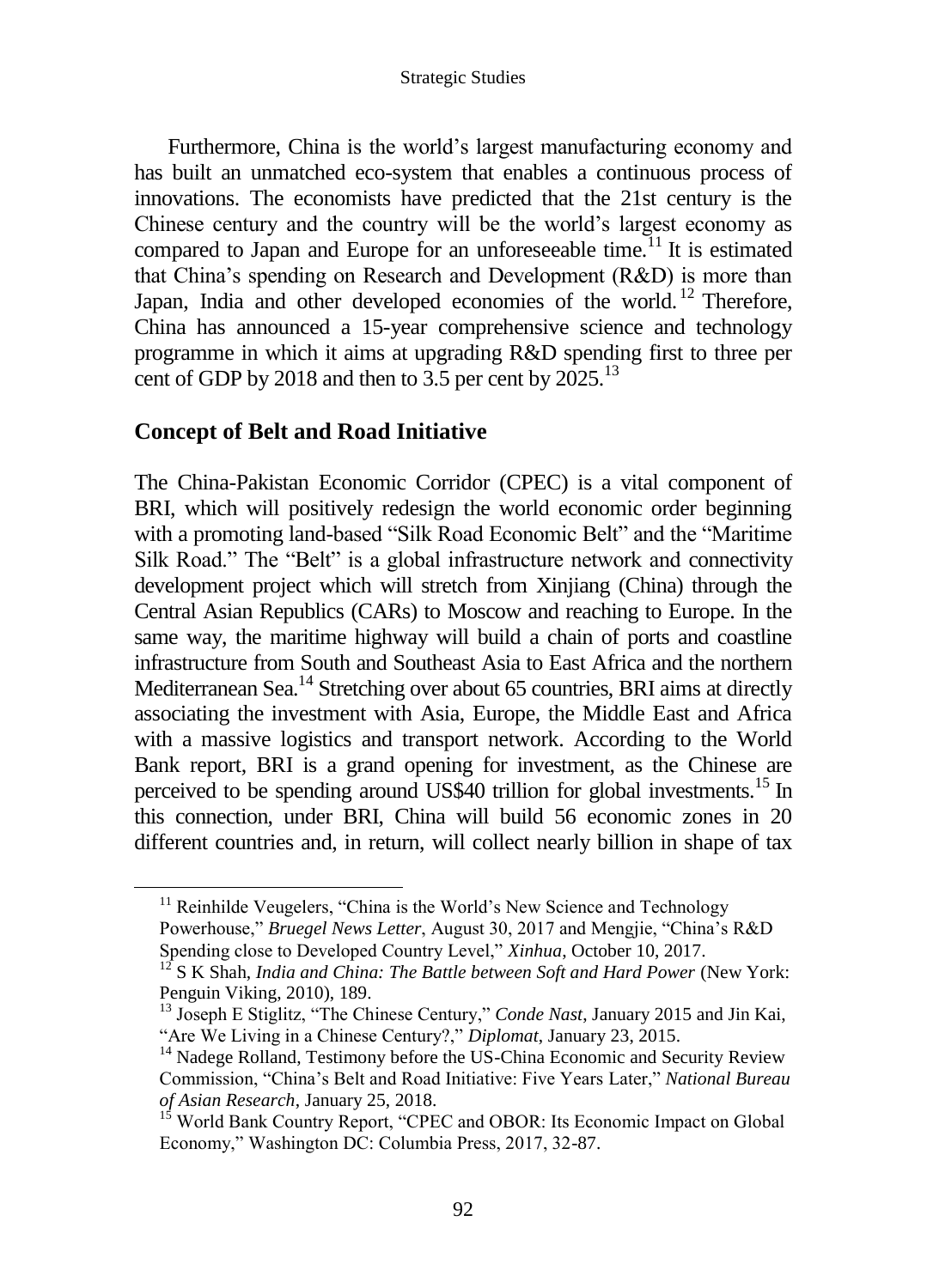return and projects will generate massive employment opportunities in different countries.<sup>16</sup> From a highly pragmatic perspective, BRI is a grand project to integrate China in the global economy. <sup>17</sup> The economic and industrial projects are indicative of the fact that China is clearly adopting a different method of government-to-government cooperation while improving the economic profile of low-and middle-income countries that are situated across silk-road.<sup>18</sup>

#### **Development of CPEC**

 $\overline{a}$ 

During the global financial crisis of 2007-2008, President Xi Jinping mentioned China's pragmatic engagement across the world. These engagements prepared the context in which China started to work with Pakistan and offered new areas of investment and partnership. The bilateral economic cooperation began to deepen in the early 1990s but the official joint declaration was signed in 2003 by the Chinese President Hu Jintao and his Pakistani counterpart President Pervez Musharraf, which emphasised on different areas of collaboration for future understanding.<sup>19</sup> In 2006, a mutual announcement became a source of strength and cooperation when the Free Trade Agreement (FTA) was signed by President Hu Jintao during his official visit to Pakistan.<sup>20</sup> In this regard, the main breakthrough was achieved in 2013 when an official agreement was signed resulted into creation of the CPEC for greater economic partnership

The agreement of the CPEC was initially signed in 2013 during President Xi Jinping's visit to Pakistan in 2015. Through the Chinese assistance and technological contribution, the CPEC would construct a

<sup>&</sup>lt;sup>16</sup> Janne Suokas, "China Signs Belt and Road Deals with 69 Countries and Organisations," *GB Times*, August 18, 2017.

<sup>&</sup>lt;sup>17</sup> "Keywords of China's Major-country Diplomacy: Six Major Economic Corridors and AIIB," *Xinhua*, September 18, 2017, http://www.xinhuanet.com/english/2017- 09/18/c\_136618958.htm

<sup>&</sup>lt;sup>18</sup> Jean-Pierre Lehmann and Ivy Buche, "One Belt-One Road: China's Re-Engineering of the Global Business Environment," IMD Publication, February 2016[, www.imd.org/cln](https://www1.imd.org/corporate-learning-network/home/)

<sup>19</sup> "Joint Declaration between China-Pakistan," *Dawn*, March 9, 2003.

<sup>&</sup>lt;sup>20</sup> "Free Trade Agreement with China," *Dawn*, November 27, 2006 and see also Younas Dagha, "In growing Relations with China, Don't Opt for Protectionism," *Dawn*, May 13, 2018.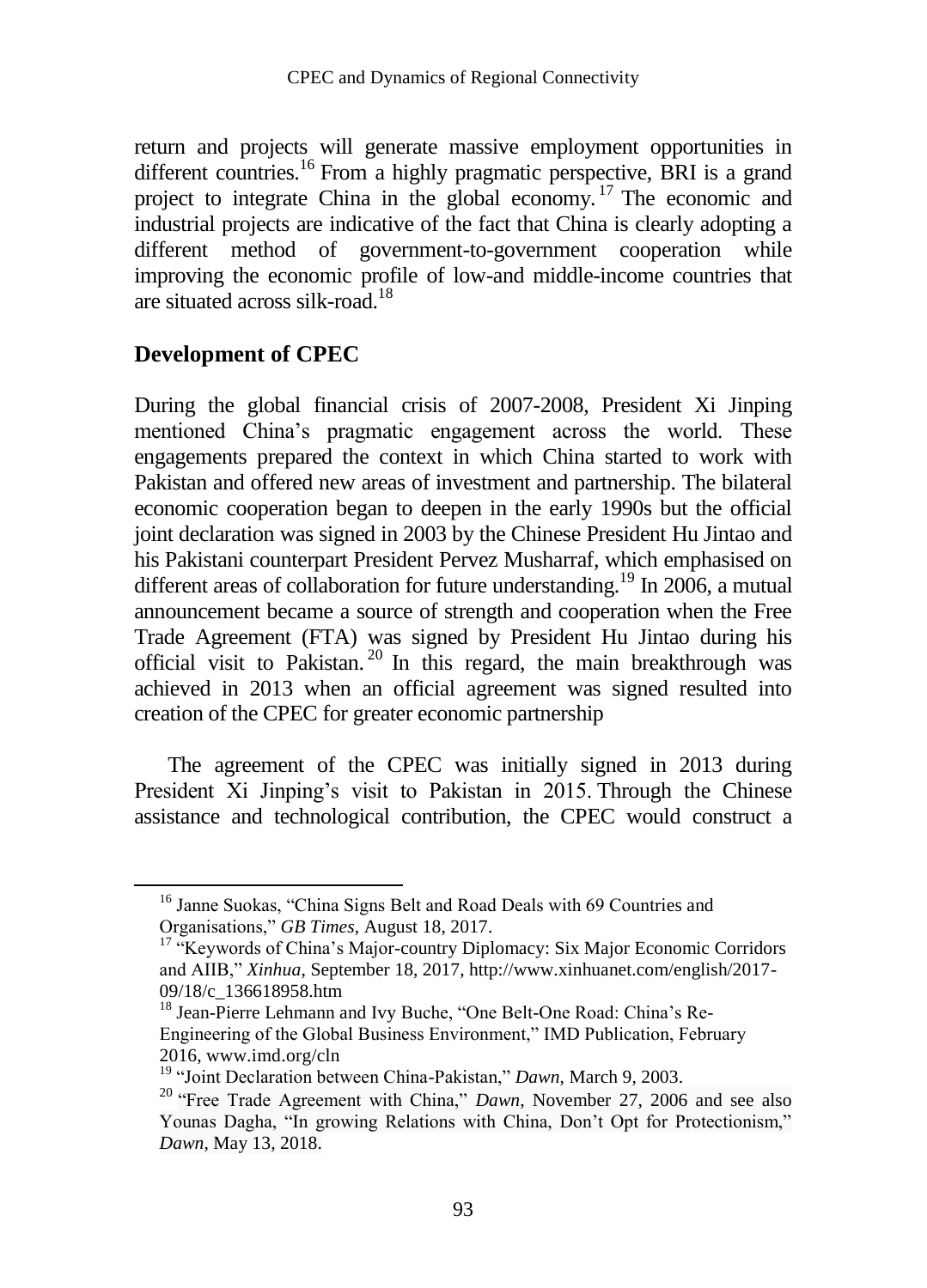#### Strategic Studies

3,000 km trade route in the next 15 years. <sup>21</sup> Labelled as the "flagship" project" of China's BRI, the CPEC manifests that geo-economics is operating alongside geopolitics in bringing Beijing and Islamabad even closer. <sup>22</sup> China has assured to allocate US\$46bn to US\$57bn in the developmental projects in Pakistan. Beijing is willing to establish a commercial track from the Chinese Northwestern area of Kashgar (Xinjiang province) to the southern Pakistani port of Gwadar which is on the mouth of the Persian Gulf region. $^{23}$  The project will not only revive the economy of Pakistan but it will also make the country a major key component in China's grand economic strategy to construct a modern "Silk Road" and sea trade paths with other parts of the world.

Furthermore, the CPEC has been called a "game-changer" and a "fate changer" for Pakistan because the "unprecedented" Chinese investment will be completed in the coming decade which will certainly make Pakistan the Asian Tiger.<sup>24</sup> In this milieu, 25 mega projects have been planned to be completed in the next five years. For energy projects, US\$34 billion investment was already reserved and US\$12 billion for the development of infrastructure structure. It was also assessed that around US\$15.5 billion would be invested in power generation projects as coal, solar, wind and hydroelectric projects.<sup>25</sup> The CPEC includes 21 agreements on energy projects with a capacity close to 10,000 MW have completed. Thus, the power generation projects under the CPEC would increase Pakistan's electric energy generating capacity which already enhanced by 7,000 MW with another  $3,000$  MW to be incorporated into the system.<sup>26</sup>

Moreover, under the CPEC around 3,000-kilometre-long network of roads, railways and pipelines to transport oil and gas from southern Pakistan's Gwadar port to Kashgar will be constructed within ten years.<sup>27</sup> In this regard, China with its fastest economic growth rate has a desire to

<sup>21</sup> "Economic Corridor Project," *Al Jazeera*, March 18, 2016.

*<sup>22</sup> "Why Pakistan is a Natural 'Flagship' For China's One Belt, One Road Initiative," WPR, March 31, 2017.* 

<sup>23</sup> Fahad Shah, "Does the China-Pakistan Economic Corridor Worry India?," *Al Jazeera*, February 23, 2017.

<sup>24</sup> S Akbar Zaidi, "The New Game Changer in Pakistan," *Hindu*, May 28, 2016.  $25$  Ibid.

*<sup>26</sup> Anjum Altaf, "CPEC: Lessons from History," Dawn, January 17, 2017.*  <sup>27</sup> "China-Pakistan Economic Corridor (CPEC)," Global Security,

<https://www.globalsecurity.org/military/world/pakistan/cpec.htm>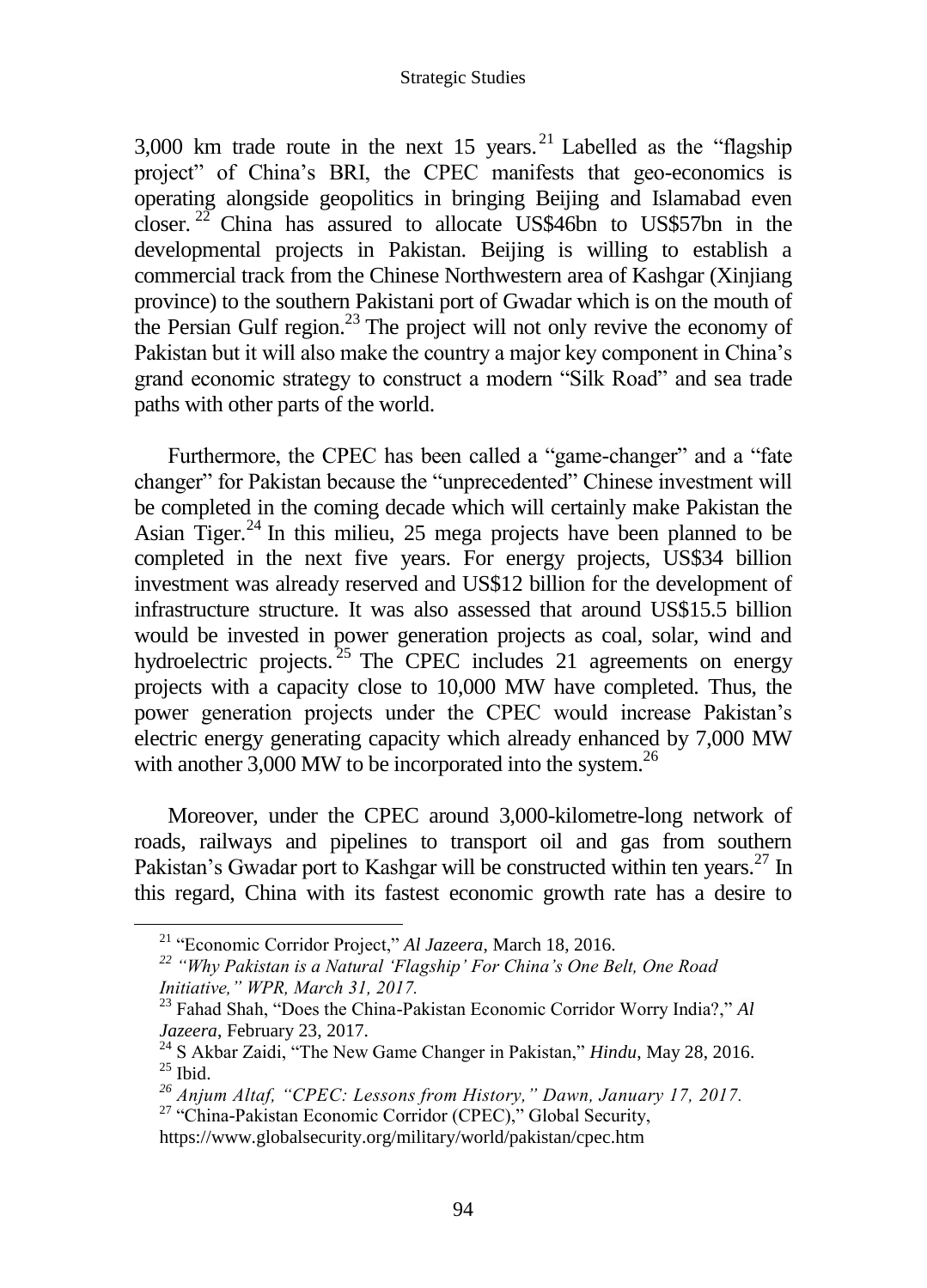develop its southern areas because its port is 4500 km away from Sinkiang and Gwadar is closer at 2500 km. For China, the access to the Strait of Hormuz through the Gwadar port would be easy as compared to other sea routes. For this purpose, China have plans to upgrade Gwadar port and connect it with sea and roads. Therefore, the Chinese are constructing 14 km superhighway and an airport to link with the Persian Gulf region.<sup>28</sup> They are also involved in upgrading the 1,300-km Karakoram Highway (Silk Road), which is the strategic and commercial highway between China and Pakistan. The CPEC will certainly increase the capacity of China to access different ports for oil and gas through Gwadar, which seems to be a reliable link for China's economic survival.<sup>29</sup>

#### **Regional Connectivity and the Economic Corridor**

Strategically, Pakistan is situated in the volatile region of South Asia which is a hub of great power politics. Its geographical position has given valuable opportunities to the CARs to access Gwadar port which is the economical and shortest direction of 2600 km as compared to Iran's Chabahar port (4500 km) which is located in Southeast of the country on the Gulf of Oman. Afghanistan as a landlocked country, can also use Gwader port which is deep-water port and fascinates to many countries of the region. In addition, the CPEC is an innovative idea and new horizon of achievement and it is a great incentive in a way that immense progress through the CPEC will stabalise Pakistan-China relations.<sup>30</sup> In fact, the country needs to endorse trade with the global community as a replacement of dependence on foreign loans and credits for economic development. Therefore, the CPEC has enabled Pakistan to achieve the growth target of 6.2 per cent because of the continuity of economic policy and stability. There are chances that if Pakistan continued its present leap of growth, it would be involved in the best and advanced economies of the world.<sup>31</sup>

<sup>&</sup>lt;sup>28</sup> Zofeen T Ebrahim, "What's Happening at Pakistan's Gwadar Port?," *Diplomat*, June 17, 2017.

<sup>&</sup>lt;sup>29</sup> "Gwadar and China's Power Projection," *News*, July 9, 2016 and see also Zofeen T Ebrehim, **"**China-Pakistan Economic Corridor: A Boon for the Economy, A Bane for Locals," *Dawn*, May 12, 2016.

<sup>&</sup>lt;sup>30</sup> Ahsan Iqbal, Federal Interior Minister talked with media at a dinner of the 3rd CAC Pakistan Summit and Expo, for reference see *News*, October 13, 2017.

<sup>&</sup>lt;sup>31</sup> "CPEC Opens New Horizon of Development to the World," *Express Tribune*, December 6, 2017.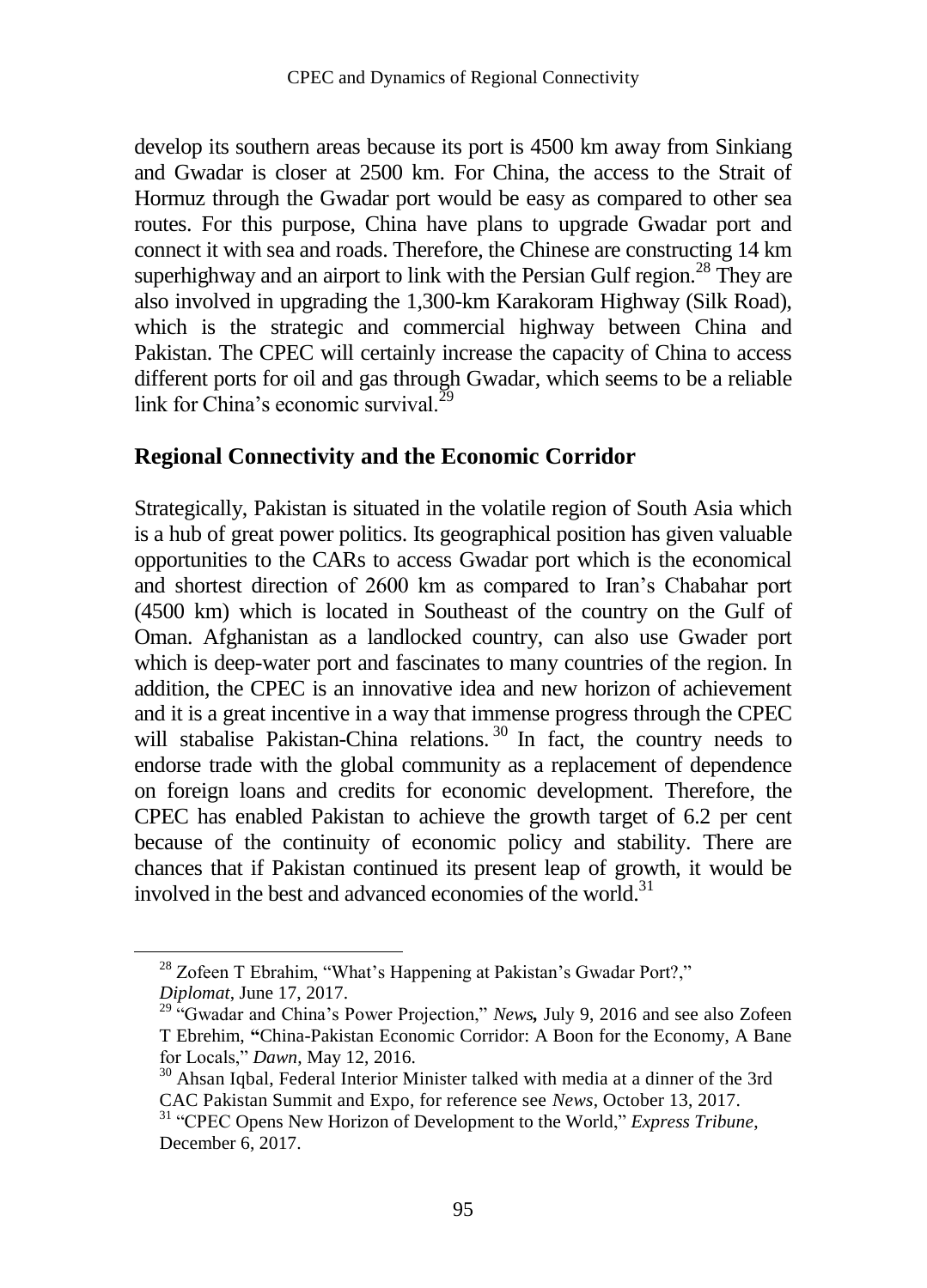Historically, China is linked to different regions and the rest of the world through the Ancient Silk Road and it will not only connect to China but to the Arabian Sea, South and Southwest Asia and Central Asia. The rail linkage will also be established between China and Pakistan which envisions a multi-dimensional economic project and, in this backdrop, the progress of Gwadar port is one of the promising development to hugely benefit various regions.<sup>32</sup> Therefore, the grand plan of development contributes to the development of neighbouring countries alongside regional integration. In this way, the CPEC has the potential of regional cooperation. Some of the positive indicators are mentioned below:

- a) Groundwork for Transport Setup
- b) Energy Continuity
- c) Supply-Chain and Logistic Centre
- d) Commercial Activity and Trade Movement
- e) Peace Plan and Developmental Strategies of Region
- f) Multiple Developmental Options
- g) Technological and scientific Cooperation
- h) Agrarian and Farming Cooperation
- i) Holiday Business and Tourism Industry
- j) Knowledge Market and Informative Connection & Health Assistance
- k) Human Organizational Skills and Development
- l) People-to People Cooperation
- m) Improvement of Security and Stability<sup>33</sup>

# **Afghanistan's Interests in CPEC**

Afghanistan, as a landlocked state, is situated in a highly *volatile* strategic location standing at the crossroads of Central Asia, South Asia, East Asia and West Asia. For a long time, it worked as an important economic gateway for the "Silk Road" and other historic trade passage in the region. Afghanistan has expressed its interests to join the CPEC but, as of now, Kabul is the target of Indo-US influence that wishes otherwise. Eventually, Pakistan's threat perception is heightened by with India's ominous presence

<sup>&</sup>lt;sup>32</sup> Portia B Conrad, "China's Access to Gwadar Port: Strategic Implications and

Options for India," *Journal of the National Maritime Affairs* 13, no. 1 (2017): 55-62. <sup>33</sup> CPEC: China Pakistan Economic Corridor, Official Website of the Government

of Pakistan, http://cpec.gov.pk/vision-mission/3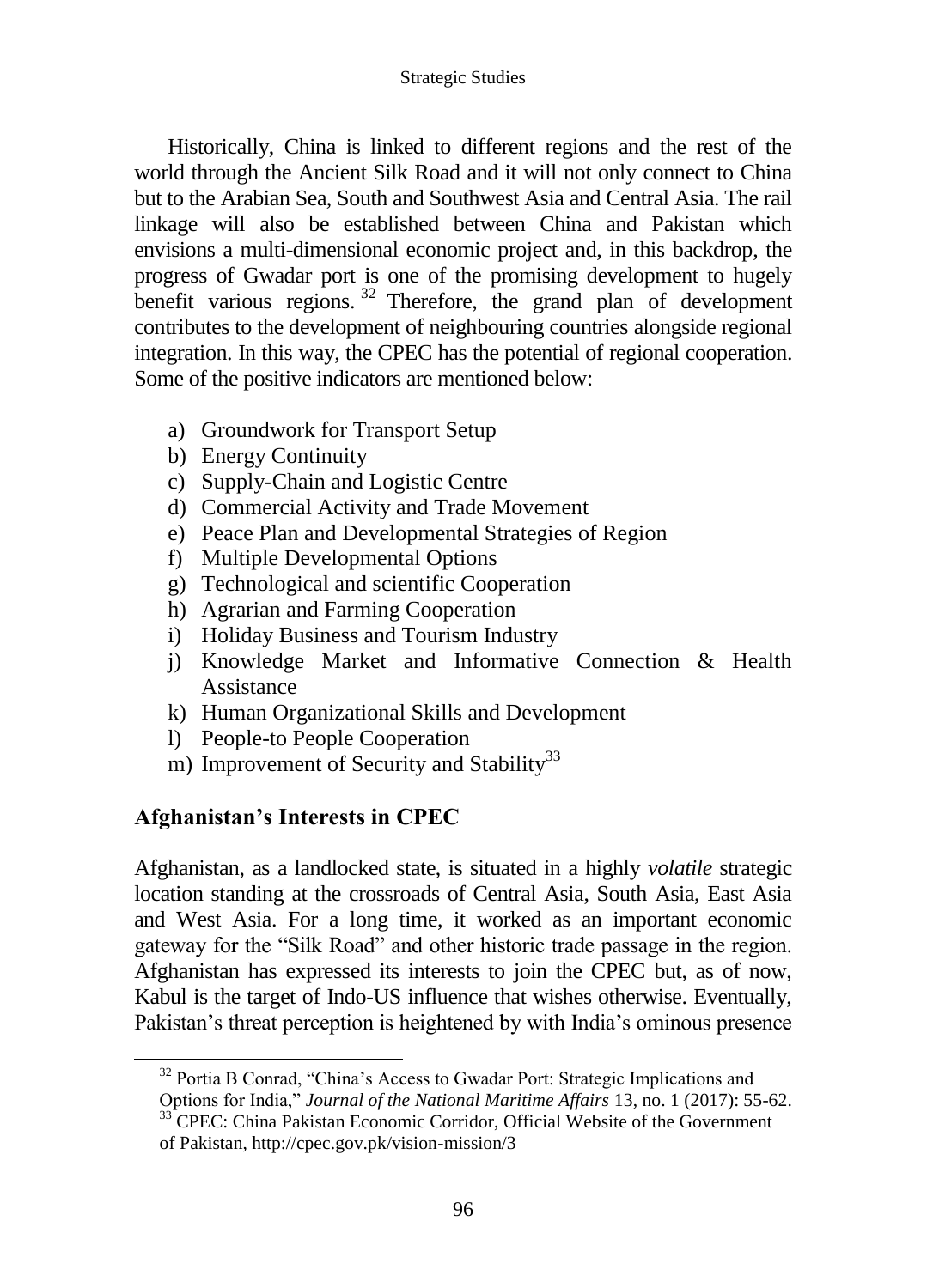in Afghanistan. However, apart from all-time Indo-Pakistan enmity, China is playing a decisive role in reducing Afghanistan's grievances toward Islamabad by offering a chance to both the countries to engage in bilateral economic cooperation, which comes in the form of the CPEC.

Furthermore, Afghanistan has shown its willingness to join the CPEC as Afghanistan's envoy in Islamabad, Omar Zakhilwal, highlighted that Kabul wishes to join the CPEC and emphasised that economic project of this level certainly have potential benefits to all the regional countries.<sup>34</sup> Both China and Pakistan favour a stable and peaceful Afghanistan because the former has its commercial interests in Kabul's natural and mineral resources and the later, besides economic advantages, wants to ensure easy access to the energy-rich CARs.<sup>35</sup> The experts argued that China and Pakistan both can utilise natural resources of the CARs which are important to fulfil energy requirements of both countries.<sup>36</sup>

#### **Iran and CPEC**

Iran has shown its long-standing interest to join the CPEC as its policymakers view the corridor as a cornerstone for the country economic prosperity. For Pakistan, Iran's participation in the CPEC will introduce new dimensions in the bilateral relations. This cooperation will accelerate the pace of inter-regional connectivity resulting into self-sustaining economic growth models and reduced reliance on the Western countries. Thus, Iran's participation in the CPEC will certainly accentuate economic gains. These economic benefits will help Iran as well since its economic development has been severely restricted due to nuclear-related sanctions.<sup>37</sup> With this backdrop, the CPEC is no less than a glimmer of hope for a struggling economy like Iran. This possibility gives the hope that, in the foreseeable future, Iran can find a well-suited place in the global economy.

<sup>34</sup> "Pakistan, China Want Afghanistan to Join CPEC, Belt & Road Initiative," *News,* October 14, 2016 and see also "CPEC Pivot for Afghanistan," *Afghanistan Times*, May 16, 2017.

<sup>35</sup> Anurag Ram Chandran, "Why Afghanistan Should Join CPEC," *Diplomat*, May 5, 2017.

<sup>&</sup>lt;sup>36</sup> Akber Ali, "China Pakistan Economic Corridor: Prospects and Challenges for Regional Integration," *Arts and Social Sciences Journal* III, no. 1 (2016): 35-38.

 $37$  Sualiha Nazar, "Why Iran Needs to Explore Participation in the China-Pakistan Economic Corridor," *Diplomat*, October 14, 2015.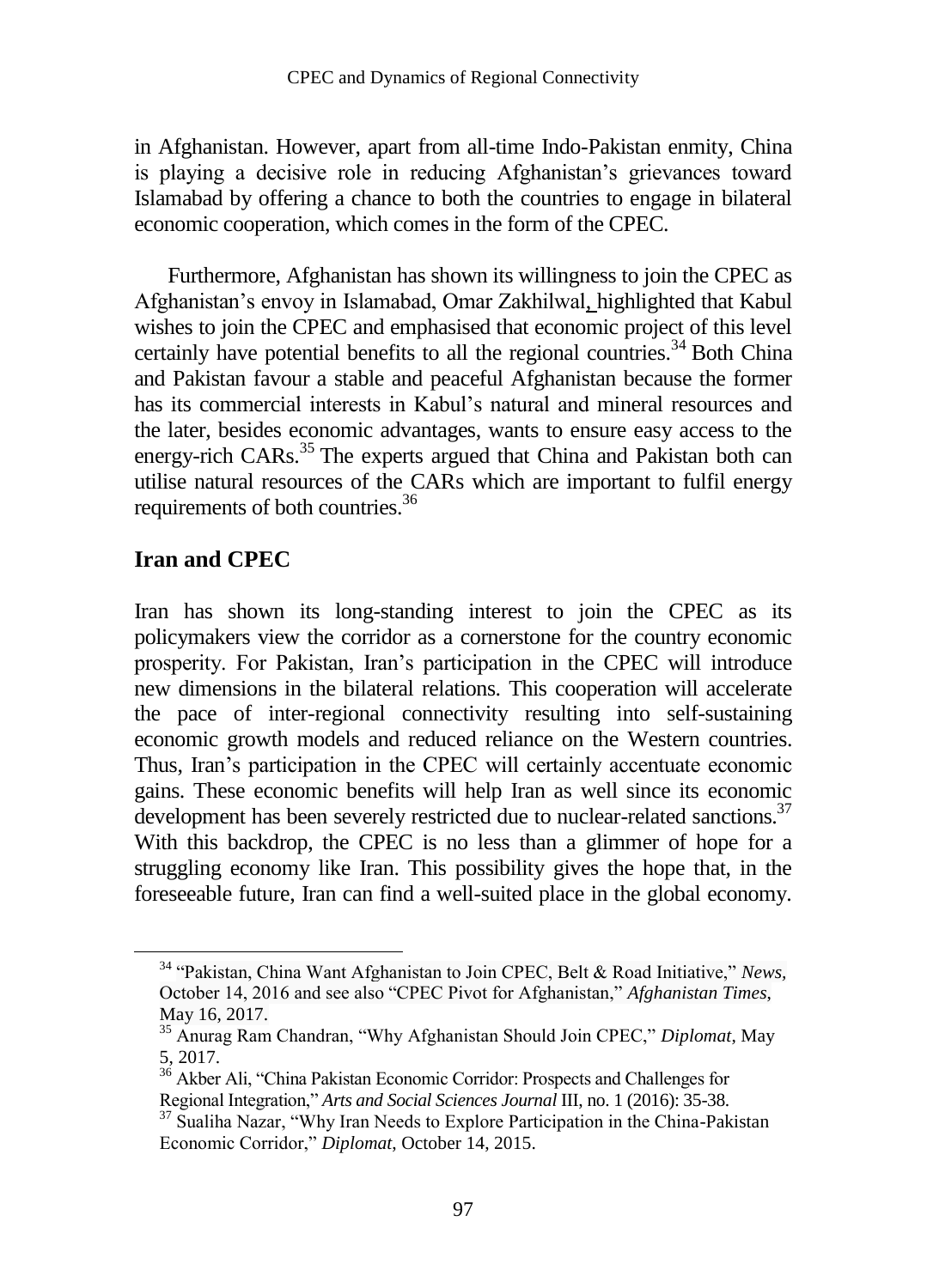The oil-rich Iran entrance into the international market will radically modify the global oil market as well. $^{38}$ 

On the other hand, China needs uninterrupted energy supply to continue its economic growth and is looking for alternative routes to import oil. For Iran, the CPEC will be the impending project which will be a real asset for the country. So, the CPEC is a golden opportunity for Iran with the perfect opening to become stable economically while nurturing relations with its immediate neighbours.<sup>39</sup> Being in its primal mode, the triangle of China-Pakistan-Iran (CPI), operation particularly in South and Southwest Asia, can help accrue huge benefits in inter-regional cooperation.

### **CPEC and Central Asian Republics**

Central Asia's geostrategic prominence in global politics is vital. Right at the heart of Eurasia, the five Central Asia Republics (Tajikistan, Uzbekistan, Turkmenistan, Kyrgyzstan, and Kazakhstan) are blessed with a vast array of natural resources. In the contemporary age of geo-economics, China is determined to expand its interests in the region for its strategic and economic interest in the heart of Asia and to prevent extremism and insurgencies in the region. $40<sup>40</sup>$ 

China perceived that Central Asia is its natural asset and gateway of its steady economic growth and energy demands. They thought that the region is a vital bridge for future trading and influence in the world. Zbigniew Brzezinski mentioned that Central Asia is going to be the centre of gravity in the post-Cold War era and predicted its strategic prominence beyond doubt since it hosts three most-cultured and innovative economic zones in the world. <sup>41</sup> In this context, the inter-connectiveness and economic attraction for great powers have given impressive position to emerge as an important strategic player and the region of Central Asia could be used as a

<sup>38</sup> Ibid.

<sup>39</sup> Seyed Hossein Mousavian, "What Trump Needs to Know About Iran," *World Post*, June 1, 2017.

<sup>&</sup>lt;sup>40</sup> Strobe Talbott, "A Farewell to Flashman: American Policy in the Caucasus and Central Asia," July 21, 1997,

http://www.state.gov.www/regions/nis/970721talbott.html

<sup>41</sup> Zbigniew Brzezinksi, *The Grand Chessboard: America's Primacy and its Geostrategic Imperatives*(New York: Basic Books, 1997), 14-67 and Julian Reder, "The Apotheosis of Central Asia?," *International Policy Digest*, June 4, 2016.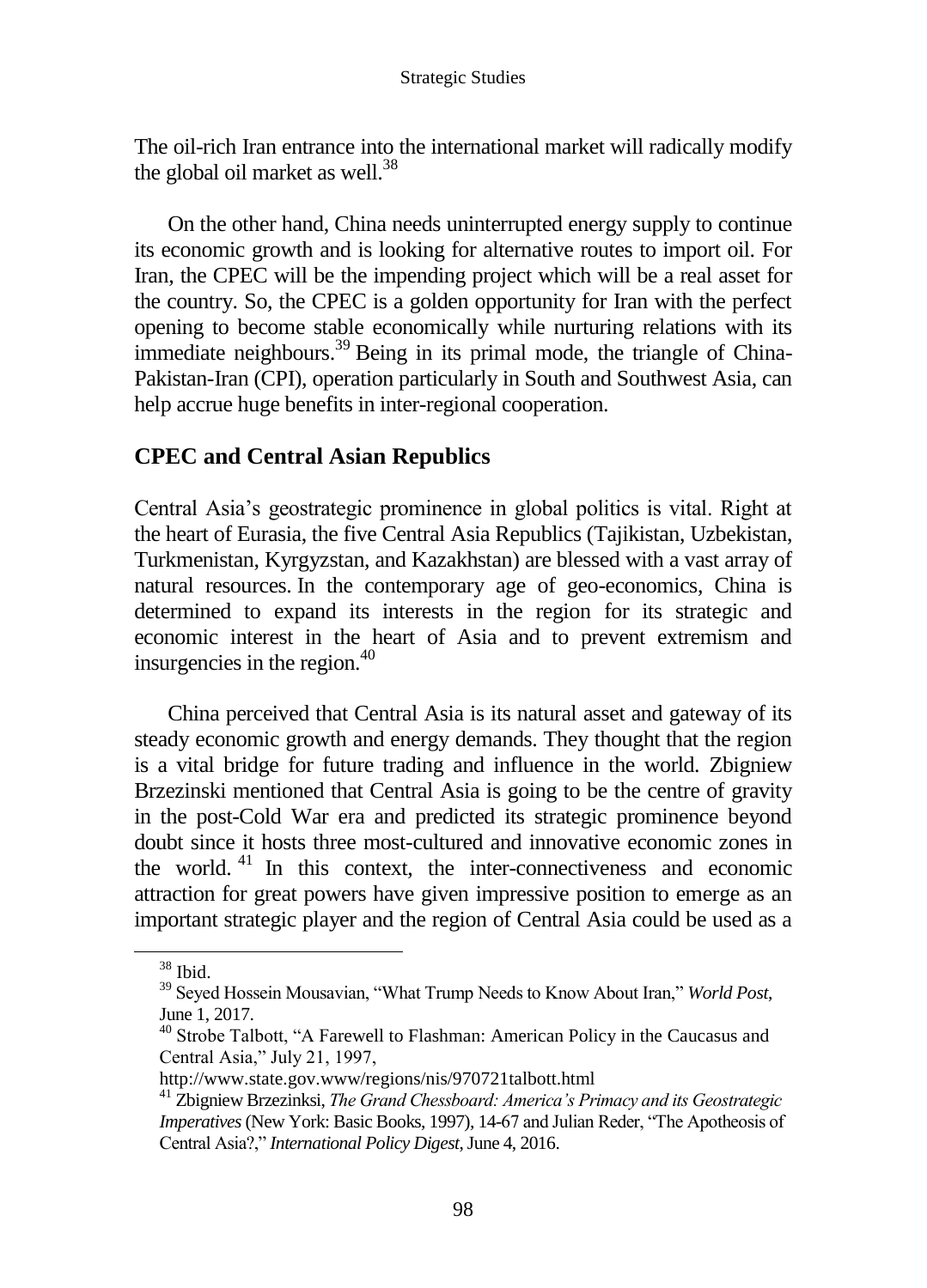gun-boat for great power politics.<sup>42</sup> In this direction, China's interests in Central Asia are primarily economic and largely associated with access to energy resources. The region could be the main source for China's energy demand in future. However, China is also seriously concerned with sociopolitical unrest in Uyghur populated Xinjiang.  $^{43}$  Beijing believes that domestic security is essential to its economic growth and constriction is also important to reduce western military and political influence.<sup>44</sup>

Moreover, the CARs have greeted the CPEC with the hope that the "great plan will promote the development and economic prosperity.<sup>45</sup> Turkmenistan has permitted to use "crown jewel" of the CPEC, the recently developed Gwadar deep-sea port in Pakistan, which will provide Turkmenistan with the access to the Indian Ocean. <sup>46</sup> In this regard, Tajikistan is also looking for an entrance to Gwadar port and it is the only option to connect with the world. It has perceived that Tajikistan might offer a land link to Pakistan with the CARs via Murghab in Tajikistan, which Pakistan and Tajikistan have already approved new highway project connecting to the other countries.<sup>47</sup> Similarly, Kazakhstan and Kyrgyzstan are also interested to introduce combined economic programme through the CPEC for future economic growth. Nevertheless, the short passage for the CARs to link with Gwadar would desire to cross Afghan areas and the rest of infrastructural development and investment of the CPEC will be run by Pakistan which India's supported rebellion have been created insecurity and instability in the province of Khyber Pakhtunkhwa and Balochistan, where Gwadar port is functioning.<sup>48</sup> Also, western China and Central Asia both have no easy access to seaport because these areas are

 $\overline{a}$ 

<sup>42</sup> David Denoon, "The Strategic Significance of Central Asia," *World Financial Review*, February 4, 2016.

<sup>43</sup> Yao Jing, "CPEC Main Pillar of China's Foreign Policy," *Nation*, January 23, 2018.

 $44$  Shi Zhiqin and Lu Yang, "The Benefits and Tisks of the China — Pakistan Economic Corridor," Carnegie-Tsinghua Center for Global Policy, December 21, 2016.

<sup>45</sup> "Exclusive: CPEC Master Plan," *Dawn*, November 26, 2016 and see also "Chinese Ship, Trade Convoy Reach Gwadar Port," *Dawn*, November 12, 2016. <sup>46</sup> Azhar Rashid, Geo-Strategic to Geo-Economics: Pakistan, China and Central Asia," Un Published Thesis, Department of Political Science, University of the

Punjab, 1, 2018.

<sup>47</sup> Anish Mishra, "Tajikistan: Pakistan's Gateway to Central Asia," *Diplomat*, August 7, 2017.

<sup>48</sup> Ibid., and Ahmad Rashid Malik, "CPEC Relevance to Central Asia," *Nation*, November 21, 2017.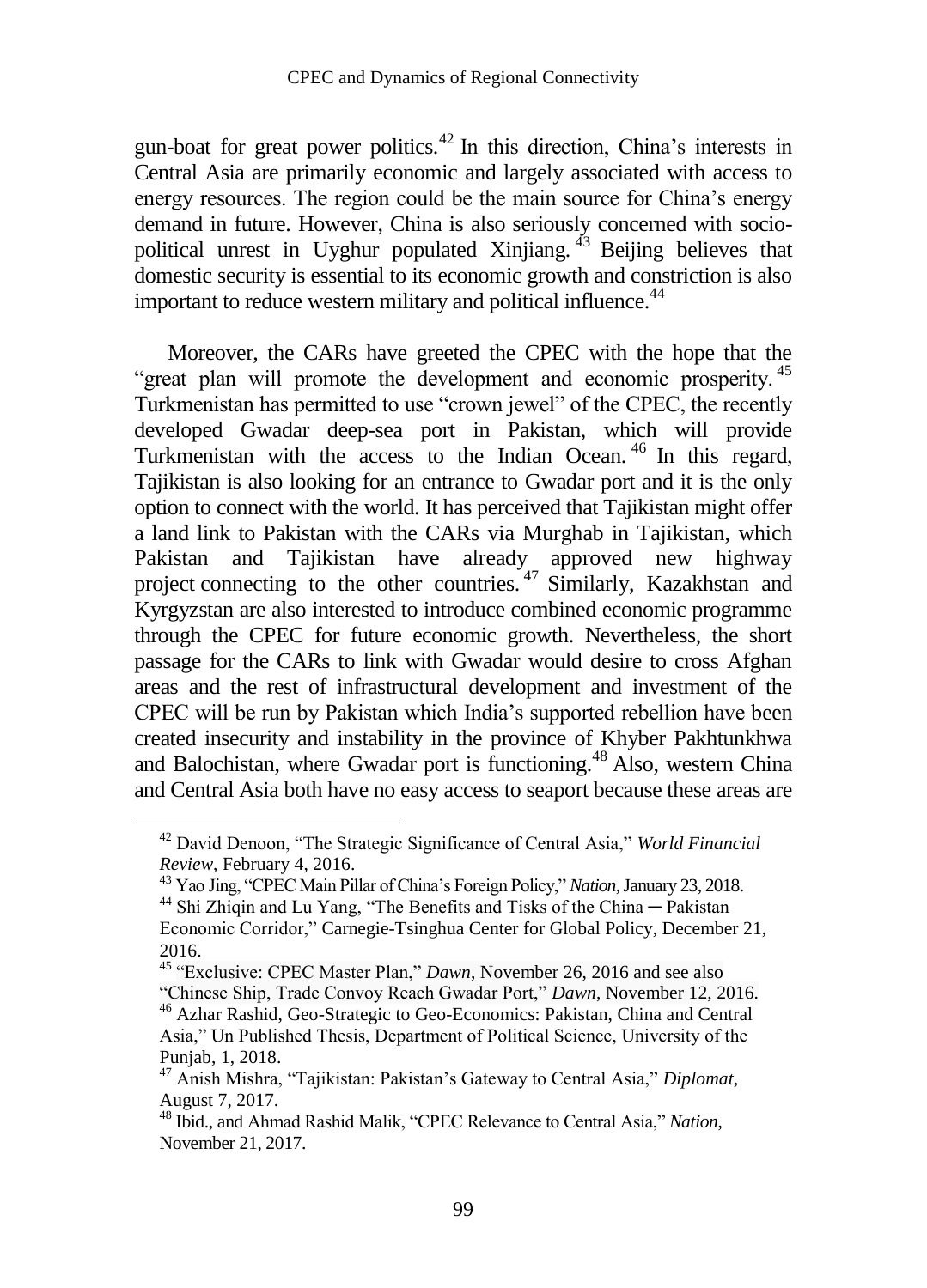landlocked and desire direct contact with the Arabian Sea and the only close available option is Gwadar and looking forward to materialise as soon as possible.

## **India's Opposition to CPEC**

The CPEC envisions regional integrations and it will create greater advantages not only to China and Pakistan but to the entire South Asian region. It is a multidimensional project and has the potential to increase trade volumes, attract investment, industrial development and agricultural production and enhance employment opportunities. It would definitely act as a game-changer but India claimed that the CPEC terms and conditions have been decided bilaterally between Pakistan-China and directly India is not the party.<sup>49</sup> India perceived that the country's involvement in the project would separate us from the genuine or legitimate stand on Kashmir dispute. They believed that the CPEC runs from one side to other within the disputed territory i.e., Pakistan's administered Kashmir (Gilgit-Baltistan) and India observed that the CPEC is an open violation of its sovereignty.<sup>50</sup>

Furthermore, India considers the CPEC as a source of terrorism in Kashmir, which it claims as its integral part.<sup>51</sup> According to Stockholm International Peace Research Institute (SIPRI), India's criticism on the CPEC is based on New Delhi's perception on the "internationalisation of Kashmir" issue as Beijing's increasing influence in the region including the Indian Ocean will challenge New Delhi authority. <sup>52</sup> India also views Gwadar a deep-sea port as an essential share of China's "String of Pearls" policy which expands from Beijing eastern coastline to the Arabian Sea. Thus, New Delhi assumed that the CPEC is a part of the Chinese grand

<sup>49</sup> K J M Varma, "China Dismisses India's Concerns over OBOR, Cites Global Support for CPEC," *Livemint*, May 15, 2017.

<sup>&</sup>lt;sup>50</sup> "Prime Minister Narendra Modi told that CPEC is Unacceptable for India," *Hindu*, March, 16, 2015.

<sup>51</sup> Priyanka Singh, "India's Participation in CPEC: The Ifs and Buts," *Journal of Institute for Defence Studies and Analyses* (IDSA) (February 17, 2017):11-32.

<sup>&</sup>lt;sup>52</sup> "Why India Fears Pakistan's CPEC, Swedish Think Tank (SIPRI) explains in first global report on China-funded Corridor," *Daily Pakistan*, February 6, 2017 and *Dawn*, February 6, 2017.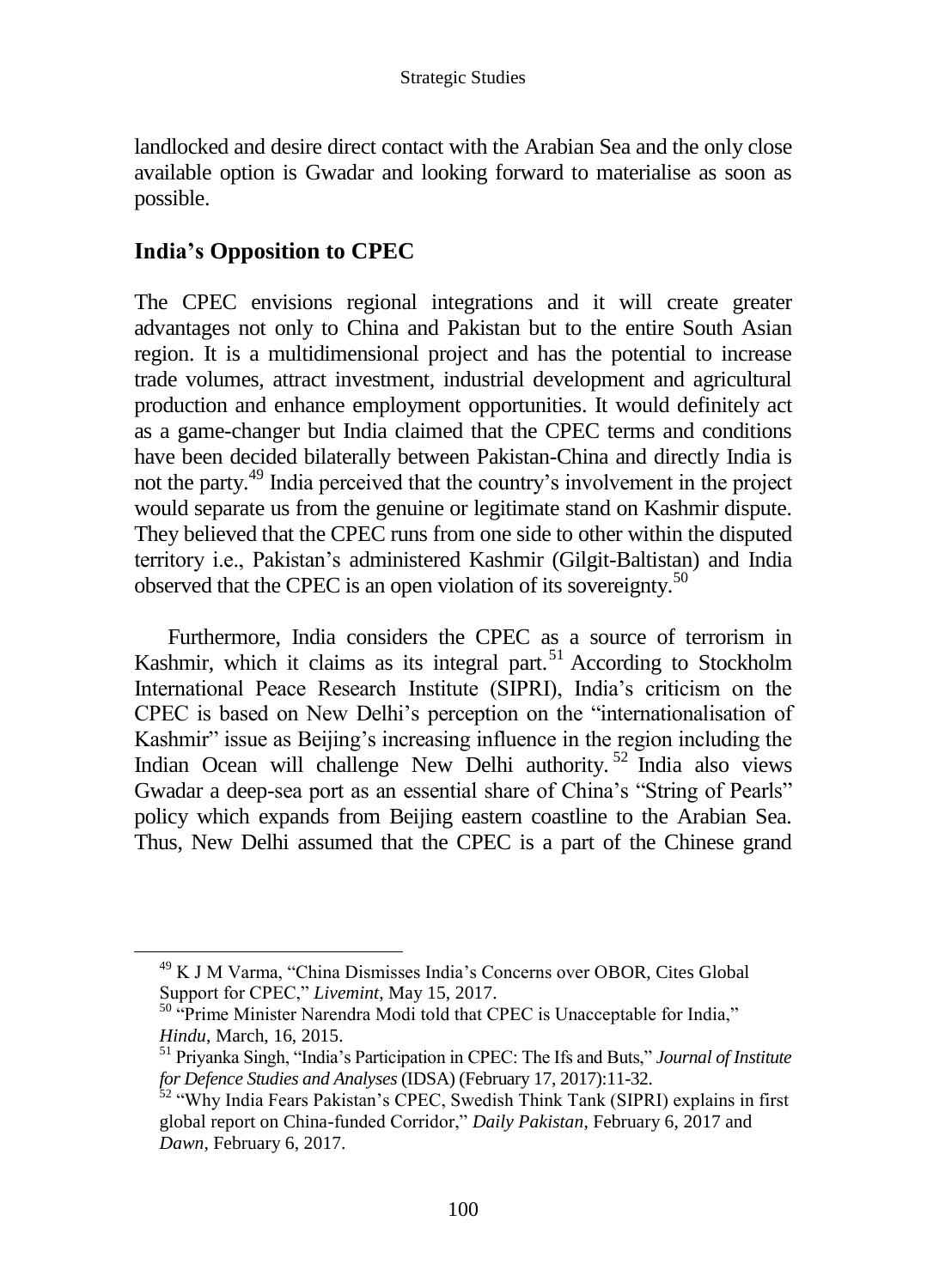strategy to gain access through the shortest route and supply lines by Gwadar and to take advantages of strategic chokepoints of the Indian Ocean.<sup>53</sup>

Moreover, India is also feeling the threat from the CPEC because the project will transform Pakistan's economy and New Delhi could not afford strong and stable Islamabad.<sup>54</sup> Similarly, China's intention is to re-structure the Himalayan dry ports for economic and trade business between Tibet and India which is not in the interest of New Delhi. Therefore, India urges China to open the border through the Indo-Tibetan belt instead of dreamy to link with the CPEC.<sup>55</sup> In this connection, the Indian political experts called the CPEC a "disguised political disturbance" with the extreme level of "strategic content" which has challenged India.<sup>56</sup>

Additionally, India is also critical of the CPEC because it will further strategically strengthen relations between Pakistan and China which is basically failing to implement New Delhi plan of isolating Pakistan internationally by blaming it for supporting terrorism in the region. Further, India has a policy of containment for China-Pakistan and New Delhi has developed Chabahar port in Iran, barely 75km from Gwadar and it will enable India to approach Afghanistan through the land access and it will be better linking to Afghanistan. According to Simon Tisdall, the US is pushing India to stay in Afghanistan and to maintain close political and strategic support to Kabul as India is seeking to take benefits and protect the geopolitical interest in the region just to contain the strategic position of Islamabad. 57

## **Extra Regional Perceptions: US and CPEC**

Historically, the US and China relations have been a sensitive, critical and complex phenomenon. Both have a history of understanding and both perceived each other aggressive and expansionist power. After the end of

<sup>53</sup> Tojo Jose, "India and the China-Pakistan Economic Corridor Project (CPEC): What are the Implications?," IndianEconomicy.net, May 28, 2016.

<sup>&</sup>lt;sup>54</sup> Rajeev Sharma, "Here's Why Indian Strategists should Worry about China's \$46 Billion Funding to Pakistan," *Firstpost*, April 21, 2015.

<sup>55</sup> Claude Arip, "For India, CPEC is a Corridor to Nowhere," *Pioneer*, December 29, 2016.

<sup>56</sup> Jose, "India and the Chia-Pakistan Economic Corridor Project (CPEC)."

<sup>&</sup>lt;sup>57</sup> Simon Tisdall, "India may Pay Heavily in Future for Supporting the Karzai Regime," *Guardian*, October 5, 2011.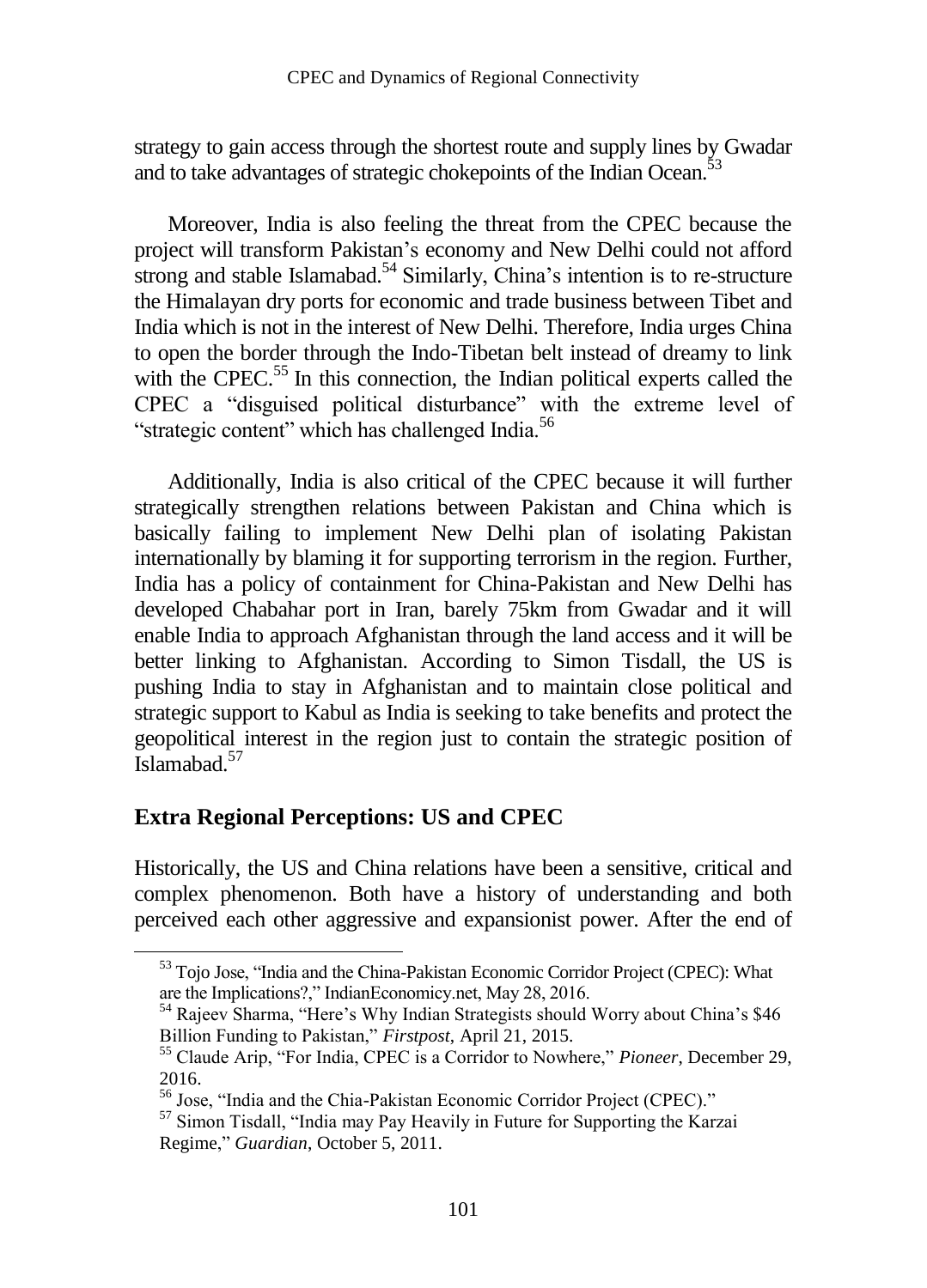#### Strategic Studies

the Cold War, the US has adopted a policy of encirclement of China and tried to disrupt, destabilise and weaken China's position. On the other side, Beijing has a peaceful and pragmatic policy to deal with the US and its allies without hurting and losing national interests. Apart from the bitter history, both countries have developed a tendency to move toward the diagonal one way or the other but after the end of the Cold War, the US again has been treating China as an adversary but China slammed the US for having a cold war mentality.<sup>58</sup> In the changing scenario*,* the US has given importance to India in order to boost New Delhi's confidence against China and to prevent China from becoming a dominant power of the region*.* 59

In this connection, the US and India signed a defence agreement in 2016 which has a direct impact on both Pakistan and China. New Delhi and Washington also finalised a US\$4 billion deal in which the US will provide C-17 super aircraft fleet to India and it is the second-largest in the world and also helping to strengthen New Delhi ability in the area of maritime security in the Indian Ocean to reduce the Chinese influence in the region.<sup>60</sup>

On the diplomatic front, the US has come out officially to oppose the CPEC project and called it "controversial." <sup>61</sup> According to Jim Mattis, Defence Secretary of State, "the CPEC and One Belt, One Road will run altogether by Pakistan's northern territory and the US would like to back its Asian partner i.e. India." $^{62}$  Thus, Trump administration has unearthed its resentment against the multi-billion dollar CPEC and the US official seem to be backtracking on the US policy towards Pak-China relations. Apart from the resentment, the US Ambassador to Pakistan, David Hale, had categorically welcomed the economic growth expected as a result of the CPEC, Pakistan will be stable. During his visit to the office of Federation of Pakistan Chambers of Commerce & Industry (FPCCI), the envoy complained that his country was not asked to be involved in the CPEC. He

<sup>58</sup> Wendy Wu, "China Slams US Cold War Mentality after Trump Brands China a Rival Power," *South China Morning Post*, December 19, 2017.

<sup>59</sup> Dean Cheng and Lisa Curtis, "The China Challenge: A Strategic Vision for US-India Relations," The Heritage Foundation, July 18, 2011.

<sup>60</sup> "Power Struggle in Indian Ocean," *Dawn*, August 30, 2016.

<sup>&</sup>lt;sup>61</sup> The US Defence Secretary, James Mattis, told the Senate Armed Services Committee about the CPEC and OBOR. See details in *New York Times*, October, 6, 2017 and see also *Dawn*, October 7, 2017.

<sup>62</sup> *Nation*, October 7, 2017.